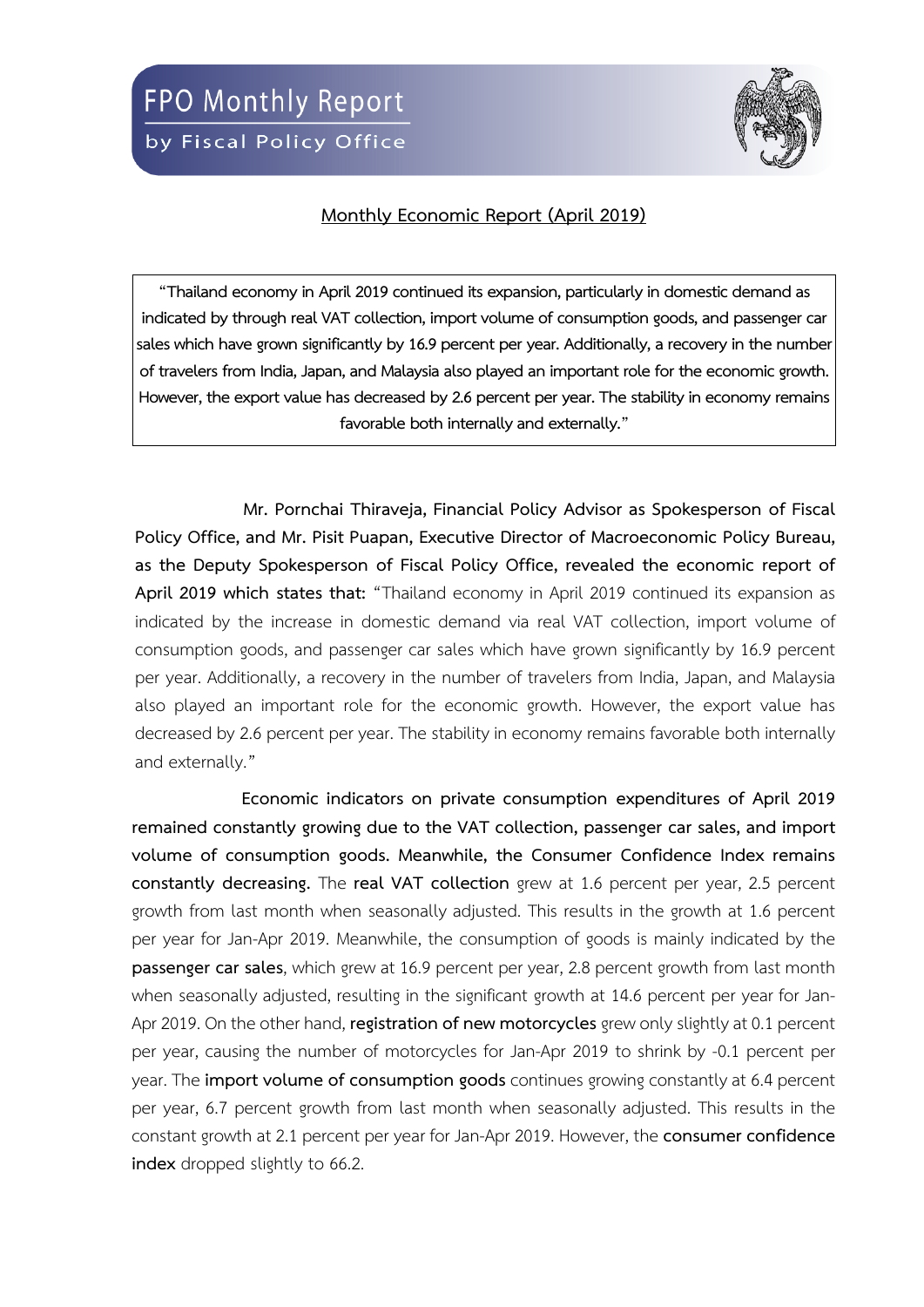|                                           |       |         |                | 2018    |                |                | 2019           |         |         |            |  |
|-------------------------------------------|-------|---------|----------------|---------|----------------|----------------|----------------|---------|---------|------------|--|
| Private Consumption Indicators            | 2017  | 2018    | O <sub>1</sub> | Q2      | O <sub>3</sub> | O <sub>4</sub> | O <sub>1</sub> | Mar     | Apr     | <b>YTD</b> |  |
| Real VAT collection (%YoY)                | 3.7%  | 5.6%    | 3.4%           | 1.1%    | 5.9%           | 4.6%           | 1.7%           | 2.2%    | 1.6%    | 1.6%       |  |
| %gog SA / %mom SA                         |       |         | 2.3%           | 0.7%    | 1.4%           | 0.1%           | $-2.0%$        | $-1.5%$ | 2.5%    |            |  |
| Import volume of consumption goods (%YoY) | 4.7%  | 8.3%    | 0.2%           | 3.2%    | 5.3%           | 10.0%          | 0.7%           | 4.9%    | 6.4%    | 2.1%       |  |
| %gog SA / %mom SA                         |       |         | 4.3%           | 0.5%    | 2.5%           | 2.5%           | $-5.5%$        | 7.1%    | 6.7%    |            |  |
| Passenger car sales (%YoY)                | 23.7% | 15.4%   | 38.7%          | 13.9%   | 11.2%          | 33.9%          | 13.9%          | 15.2%   | 16.9%   | 14.6%      |  |
| %gog SA / %mom SA                         |       |         | 19.5%          | $-1.0%$ | 1.7%           | 12.2%          | 4.1%           | 5.5%    | 2.8%    |            |  |
| Registration of new motorcycles (%YoY)    | 4.5%  | $-2.9%$ | 3.2%           | 8.3%    | 0.2%           | 6.5%           | $-0.1%$        | 2.3%    | 0.1%    | $-0.1%$    |  |
| %gog SA / %mom SA                         |       |         | 3.9%           | 3.6%    | $-2.8%$        | 1.4%           | $-3.2%$        | 1.0%    | 0.3%    |            |  |
| Consumer confidence index (level)         | 64.0  | 67.8    | 64.2           | 64.3    | 62.4           | 65.2           | 68.1           | 67.6    | 66.2    | 67.6       |  |
| Farmers' real incomes (FPO) (%YoY)        | 4.1%  | $-0.5%$ | 18.1%          | 14.8%   | 2.4%           | $-8.6%$        | $-1.0%$        | $-4.8%$ | $-3.0%$ | $-1.4%$    |  |

**Economic indicators on private investment for April 2019 recovered from the last month due to the investment in the machinery and equipment sector, while investment in the construction sector faced stagnation.** This is indicated by the commercial car sales, which grew at 3.7 percent per year, 3.3 percent up from last month when seasonally adjusted, resulting in the growth at 8.0 percent per year for Jan-Apr 2019. Meanwhile, the **import volume of capital goods** once again grew at 1.6 percent per year. Despite this, the total value for Jan-Apr 2019 remained at low level due to the significant stagnation from the last three months. As for **investment in the construction sector**, the **cement sales** shrunk at -5.4 percent per year, albeit the seasonally adjusted value which grew at 0.7 percent from last month. The **real estate tax collection** shrunk significantly at -20.0 percent per year, -14.0 percent from last month when seasonally adjusted. Despite that, the **construction material price index** grew by 0.7 percent per year.

|                                          |         |       |                | 2018           |                |                | 2019           |          |          |            |  |
|------------------------------------------|---------|-------|----------------|----------------|----------------|----------------|----------------|----------|----------|------------|--|
| Private Investment Indicators            | 2017    | 2018  | O <sub>1</sub> | O <sub>2</sub> | O <sub>3</sub> | O <sub>4</sub> | O <sub>1</sub> | Mar      | Apr      | <b>YTD</b> |  |
| Machinery and equipment sector           |         |       |                |                |                |                |                |          |          |            |  |
| Import volume of capital goods (%YoY)    | 6.3%    | 3.5%  | 1.2%           | 9.8%           | 8.4%           | 6.2%           | $-9.5%$        | $-2.8%$  | 1.6%     | $-6.9%$    |  |
| %gog SA / %mom SA                        |         |       | 1.7%           | 1.6%           | 3.7%           | $-1.2%$        | $-6.1%$        | 15.7%    | 5.2%     |            |  |
| Commercial car sales (%YoY)              | 7.5%    | 22.2% | 5.3%           | 2.2%           | 12.8%          | 9.5%           | 9.5%           | 4.6%     | 3.7%     | 8.0%       |  |
| %gog SA / %mom SA                        |         |       | 6.3%           | $-0.5%$        | 5.4%           | $-1.5%$        | $-4.2%$        | 0.5%     | 3.3%     |            |  |
| Construction sector                      |         |       |                |                |                |                |                |          |          |            |  |
| Real estate tax collection (%YoY)        | $-0.9%$ | 13.7% | $-9.7%$        | $-8.4%$        | 12.3%          | 3.1%           | 5.8%           | $-1.6%$  | $-20.0%$ | $-0.4%$    |  |
| %gog SA / %mom SA                        |         |       | $-3.5%$        | 2.6%           | 5.8%           | $-1.4%$        | 3.7%           | $-7.6%$  | $-14.0%$ |            |  |
| Cement sales (%YoY)                      | 1.3%    | 4.9%  | 0.5%           | $-1.6%$        | 3.5%           | 3.1%           | $-3.0%$        | $-10.3%$ | $-5.4%$  | $-3.5%$    |  |
| %gog SA / %mom SA                        |         |       | 3.1%           | $-3.1%$        | 0.9%           | 2.1%           | $-6.7%$        | $-3.7%$  | 0.7%     |            |  |
| Construction material price index (%YoY) | 1.9%    | 2.6%  | 2.0%           | $-1.0%$        | 3.0%           | 3.6%           | 0.0%           | 0.3%     | 0.7%     | 0.1%       |  |

**For the fiscal sector, the total government expenditure** for April 2019 was at 262.7 billion baht, categorized as the following: annual expenditure at 211.9 billion baht, current expenditure at 186.0 billion baht, capital expenditure at 25.9 billion baht, and carry-over budget at 50.8 billion baht.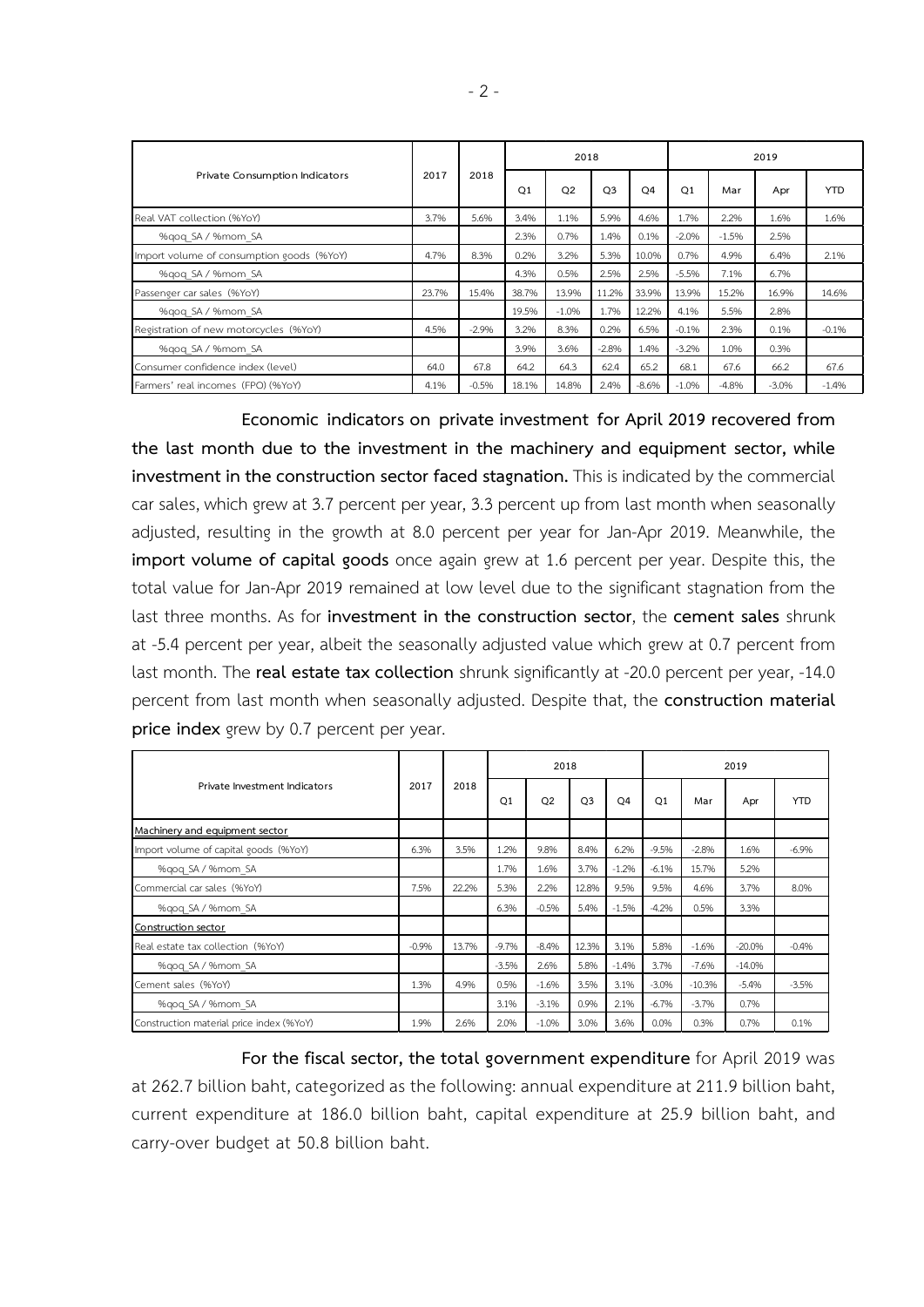|                                                   |         |         |               |               | FY2018        |               | FY2019        |               |       |          |             |  |  |
|---------------------------------------------------|---------|---------|---------------|---------------|---------------|---------------|---------------|---------------|-------|----------|-------------|--|--|
| <b>Fiscal Sector Indicators</b><br>(Billion Baht) | FY2017  | FY2018  | O1/<br>FY2018 | Q2/<br>FY2018 | Q3/<br>FY2018 | Q4/<br>FY2018 | Q1/<br>FY2019 | Q2/<br>FY2019 | Mar   | Apr      | <b>FYTD</b> |  |  |
| Total Expenditure                                 | 2,890.5 | 3,007.2 | 967.5         | 630.7         | 738.4         | 670.6         | 963.7         | 730.2         | 225.1 | 262.7    | 1,956.7     |  |  |
| (96YoY)                                           | 3.0%    | 4.0%    | $-0.2%$       | $-0.9%$       | 13.3%         | 5.9%          | $-0.4%$       | 15.8%         | 2.3%  | 6.6%     | 6.1%        |  |  |
| Annual Expenditure                                | 2,686.6 | 2.792.1 | 897.8         | 572.8         | 695.6         | 625.9         | 893.0         | 669.2         | 200.7 | 211.9    | 1.774.1     |  |  |
| (96YoY)                                           | 4.2%    | 3.9%    | 2.5%          | $-0.7%$       | 11.3%         | 2.8%          | $-0.5%$       | 16.8%         | 0.9%  | $-10.5%$ | 3.9%        |  |  |
| Current Expenditure                               | 2,305.8 | 2,411.8 | 810.6         | 479.2         | 603.7         | 518.3         | 817.7         | 569.0         | 159.9 | 186.0    | 1,572.7     |  |  |
| (96YoY)                                           | 4.1%    | 4.6%    | 3.4%          | 0.3%          | 11.5%         | 3.1%          | 0.9%          | 18.8%         | 0.1%  | $-12.0%$ | 4.8%        |  |  |
| Capital Expenditure                               | 380.8   | 380.3   | 87.2          | 93.6          | 91.9          | 107.6         | 75.2          | 100.2         | 40.8  | 25.9     | 201.4       |  |  |
| (96YoY)                                           | 4.4%    | $-0.1%$ | $-5.4%$       | $-5.2%$       | 10.0%         | 1.3%          | $-13.7%$      | 7.0%          | 4.2%  | 2.3%     | $-2.3%$     |  |  |
| Carry-over budget (last year)                     | 204.0   | 215.1   | 69.7          | 57.9          | 42.8          | 44.7          | 70.8          | 61.0          | 24.5  | 50.8     | 182.6       |  |  |

**External demand in April 2019 continues to shrink due to the continued decline of exports, particularly those of goods in the industrial sector**. The **total export** started showing the sign of recovery, despite the continuing drop at -2.6 percent per year, resulting in the drop at -1.9 percent per year for Jan-Apr 2019. Trading with main partner countries and regions, i.e. USA, India, CLMV countries, and Hong Kong, continues growing, while the **total import** decreased at -0.7 percent per year, resulting in the stagnation at -1.1 per year for Jan-Apr 2019. In addition, despite the trade deficit in April 2019 at 1.5 billion US dollar, the international trade of Thailand continues with the surplus of 0.5 billion US dollar for the first months of 2019.

|                     | Share  | 2017    | 2018    |       |          | 2018           |          | 2019     |          |          |            |  |  |
|---------------------|--------|---------|---------|-------|----------|----------------|----------|----------|----------|----------|------------|--|--|
| Export              |        |         |         | Q1    | Q2       | Q <sub>3</sub> | Q4       | Q1       | Mar      | Apr      | <b>YTD</b> |  |  |
| <b>Total Export</b> | 100.0% | 9.9%    | 6.7%    | 11.7% | 10.9%    | 3.0%           | 2.0%     | $-1.6%$  | $-4.9%$  | $-2.6%$  | $-1.9%$    |  |  |
| China               | 12.0%  | 24.0%   | 2.3%    | 2.6%  | 15.8%    | $-2.8%$        | $-4.6%$  | $-9.2%$  | $-9.0%$  | $-5.0%$  | $-8.1%$    |  |  |
| U.S.A               | 11.1%  | 8.5%    | 5.4%    | 9.1%  | 6.7%     | 0.0%           | 6.7%     | 32.2%    | $-1.4%$  | 4.7%     | 25.7%      |  |  |
| Japan               | 9.9%   | 7.7%    | 13.0%   | 24.7% | 11.3%    | 8.7%           | 8.4%     | $-1.6%$  | 7.4%     | 0.0%     | $-1.3%$    |  |  |
| <b>EU</b>           | 9.0%   | 8.1%    | 5.0%    | 10.6% | 11.2%    | 2.5%           | $-3.7%$  | $-6.5%$  | $-2.6%$  | $-5.2%$  | $-6.2%$    |  |  |
| Australia           | 5.1%   | 3.5%    | 2.9%    | 13.8% | 10.3%    | $-3.3%$        | $-7.2%$  | $-11.6%$ | $-15.0%$ | $-2.5%$  | $-9.6%$    |  |  |
| Vietnam             | 5.1%   | 22.9%   | 11.8%   | 18.5% | 6.7%     | 13.1%          | 10.1%    | 6.0%     | 8.4%     | 12.7%    | 7.6%       |  |  |
| Hong Kong           | 5.0%   | 7.2%    | 1.8%    | 1.4%  | 9.5%     | 2.7%           | $-6.2%$  | $-13.6%$ | $-14.2%$ | 0.5%     | $-10.7%$   |  |  |
| Malaysia            | 4.6%   | 7.4%    | 12.4%   | 15.4% | 12.1%    | 19.3%          | 3.5%     | $-3.2%$  | $-6.6%$  | 2.2%     | $-1.9%$    |  |  |
| Indonesia           | 4.0%   | 8.2%    | 13.9%   | 20.1% | 9.7%     | 17.5%          | 8.7%     | $-8.9%$  | $-11.4%$ | $-11.7%$ | $-9.6%$    |  |  |
| Singapore           | 3.7%   | 0.8%    | 13.6%   | 12.3% | $-7.6%$  | 24.9%          | 29.2%    | $-10.9%$ | $-34.4%$ | $-1.6%$  | $-9.0%$    |  |  |
| Middle East         | 3.4%   | $-1.8%$ | $-5.0%$ | 10.8% | $-10.3%$ | $-5.4%$        | $-13.7%$ | $-7.0%$  | 0.4%     | $-8.9%$  | $-7.4%$    |  |  |
| Philippines         | 3.1%   | 8.6%    | 13.7%   | 14.0% | 23.2%    | 23.3%          | $-3.2%$  | $-7.7%$  | $-5.9%$  | $-14.3%$ | $-9.2%$    |  |  |
| Africa              | 3.0%   | 10.9%   | 9.7%    | 20.7% | 20.1%    | 4.1%           | $-2.9%$  | $-4.1%$  | $-3.6%$  | $-1.7%$  | $-3.5%$    |  |  |
| India               | 3.0%   | 25.7%   | 17.3%   | 31.7% | 27.3%    | 13.8%          | $-0.2%$  | 2.1%     | 9.1%     | 3.4%     | 2.4%       |  |  |
| South Korea         | 1.9%   | 14.4%   | 4.9%    | 5.3%  | 11.1%    | 2.1%           | 0.8%     | $-5.3%$  | $-13.1%$ | $-0.6%$  | $-4.1%$    |  |  |
| Taiwan              | 1.6%   | 19.0%   | $-1.3%$ | 11.4% | 1.5%     | $-11.2%$       | $-5.5%$  | $-14.4%$ | $-14.8%$ | $-1.2%$  | $-11.3%$   |  |  |
| PS. ASEAN-9         | 27.1%  | 8.9%    | 14.7%   | 14.8% | 12.8%    | 22.3%          | 9.4%     | $-4.3%$  | $-9.0%$  | 0.9%     | $-3.1%$    |  |  |
| PS. ASEAN-5         | 15.5%  | 6.1%    | 13.4%   | 15.7% | 8.2%     | 21.0%          | 9.0%     | $-7.5%$  | $-15.6%$ | $-5.8%$  | $-7.1%$    |  |  |
| PS. Indochina-4     | 11.6%  | 12.9%   | 16.6%   | 13.6% | 19.8%    | 24.2%          | 9.9%     | 0.2%     | 0.3%     | 10.0%    | 2.5%       |  |  |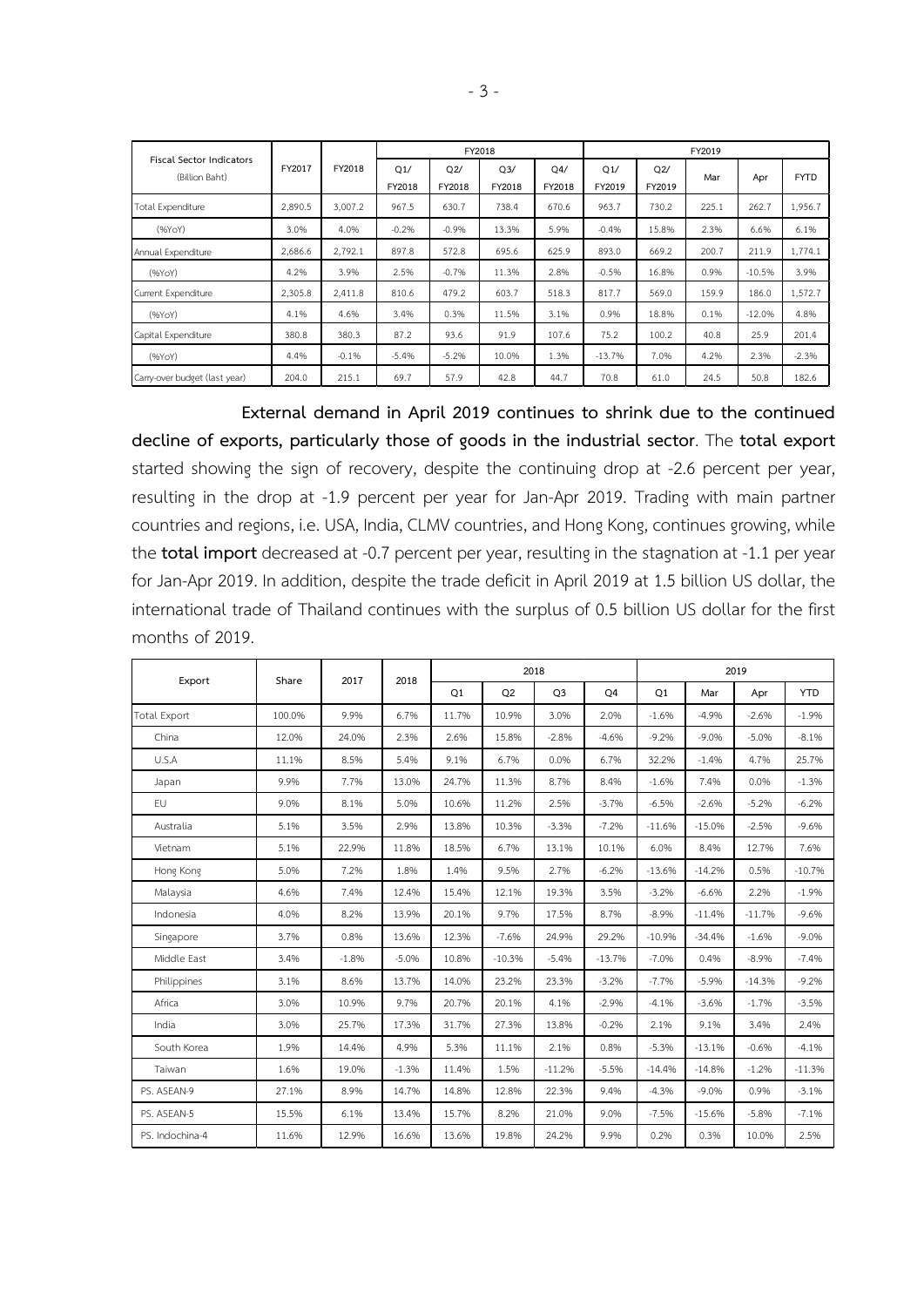**Supply-side indicators in April 2019 shows the sign of dropping regarding the agricultural sector, while the touristic and industrial sectors continue growing.** Regarding the agricultural sector, the **agricultural production index** dropped at -1.1 percent per year. In contrast, the seasonally adjusted value rose by 3.5 percent from last month. Meanwhile, **the number of inbound foreign tourists in April 2019** was at 3.2 million, which increased at 3.3 percent per year. This is due to the rise in the number of tourists from India, Japan, and Malaysia. As for the industrial sector, the **manufacturing production index** grew by 2.0 percent per year, and **Thai industries sentiment index** dropped slightly to 95.0.

|                                                |      |      |      | 2018           |                |                | 2019           |         |         |            |  |
|------------------------------------------------|------|------|------|----------------|----------------|----------------|----------------|---------|---------|------------|--|
| Supply Side Indicators                         | 2017 | 2018 | Q1   | O <sub>2</sub> | O <sub>3</sub> | O <sub>4</sub> | O <sub>1</sub> | Mar     | Apr     | <b>YTD</b> |  |
| Agricultural Production Index (%YoY)           | 7.0% | 5.9% | 7.4% | 16.6%          | 16.9%          | $-2.3%$        | 0.1%           | $-1.5%$ | $-1.1%$ | $-0.1%$    |  |
| Manufacturing Production Index (%YoY)          | 1.8% | 3.6% | 0.6% | 0.8%           | 2.0%           | 3.9%           | $-1.2%$        | $-2.7%$ | 2.0%    | 5.5%       |  |
| Thai Industries Sentiment Index (TISI) (level) | 86.3 | 91.6 | 87.0 | 85.5           | 85.2           | 87.3           | 95.2           | 96.3    | 95.0    | 95.2       |  |
| Number of Inbound Foreign Tourists (%YoY)      | 9.4% | 7.5% | 2.0% | 9.0%           | 7.7%           | 20.2%          | 1.8%           | $-0.7%$ | 3.3%    | 2.1%       |  |
| %gog SA / %mom SA                              |      |      | 9.5% | 6.0%           | 3.8%           | 0.9%           | 0.5%           | $-1.4%$ | 0.9%    |            |  |

**Both internal and external economic stability in April 2019 remain favourable, and the economy of Thailand is capable of tackling the risk from instability of world economy.**

|                                                            |       |       |                | 2018  |                |                | 2019           |       |       |            |  |
|------------------------------------------------------------|-------|-------|----------------|-------|----------------|----------------|----------------|-------|-------|------------|--|
| Macroeconomic stability indicators                         | 2017  | 2018  | O <sub>1</sub> | Q2    | O <sub>3</sub> | O <sub>4</sub> | O <sub>1</sub> | Mar   | Apr   | <b>YTD</b> |  |
| Internal Stability                                         |       |       |                |       |                |                |                |       |       |            |  |
| Unemployment rate (%)                                      | 1.2%  | 1.1%  | 1.2%           | 1.2%  | 1.2%           | 1.1%           | 0.9%           | 0.9%  | 1.0%  | 0.9%       |  |
| Producer price index (%YoY)                                | 0.7%  | 0.4%  | 3.2%           | 0.1%  | $-0.5%$        | 0.0%           | $-0.4%$        | 0.4%  | 0.7%  | $-0.1%$    |  |
| Headline inflation (%YoY)                                  | 0.7%  | 1.1%  | 1.3%           | 0.1%  | 0.4%           | 0.9%           | 0.7%           | 1.2%  | 1.2%  | 0.9%       |  |
| Core inflation (%YoY)                                      | 0.6%  | 0.7%  | 0.7%           | 0.5%  | 0.5%           | 0.6%           | 0.6%           | 0.6%  | 0.6%  | 0.6%       |  |
| Public debt (% of GDP)                                     | 41.2% | 41.9% | 41.7%          | 41.3% | 41.9%          | 41.2%          | 41.8%          | 41.8% | N/A   | 41.8%      |  |
| <b>External Stability</b>                                  |       |       |                |       |                |                |                |       |       |            |  |
| Current Account Balance (Billion USD)                      | 50.2  | 35.2  | 15.2           | 7.8   | 14.9           | 12.4           | 14.6           | 6.1   | N/A   | 6.1        |  |
| International Reserves Position (Billion USD)              | 202.6 | 205.6 | 180.9          | 185.6 | 199.3          | 202.6          | 212.2          | 212.2 | 210.5 | 210.5      |  |
| Net Forward (Billion USD)                                  | 36.7  | 33.7  | 26.6           | 31.3  | 31.2           | 36.7           | 32.6           | 32.6  | 34.0  | 34.0       |  |
| International reserves to short term external debt (times) | 3.3   | 3.3   | 3.2            | 3.3   | 3.1            | 2.9            | 3.4            | 3.4   | N/A   | N/A        |  |